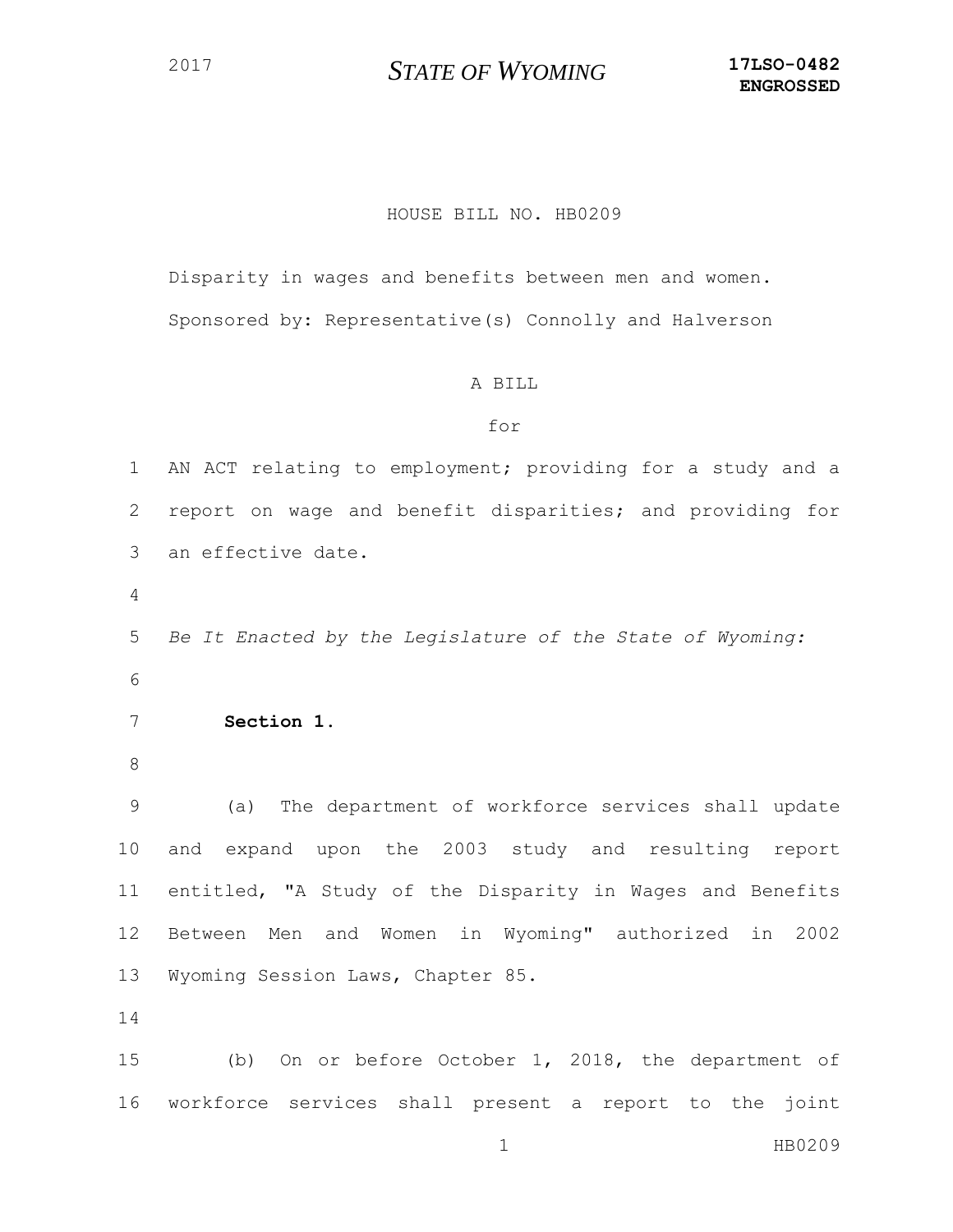STATE OF WYOMING **17LSO-0482**

 labor, health and social services interim committee and the joint minerals, business and economic development interim committee. The study and report shall focus on: (i) If and where disparities exist, including: (A) Data and analysis according to county; (B) Data and analysis according to occupation; (C) Comparative state data with other state and federal information; (ii) The causes of any wage and benefit disparities; (iii) The impacts of any wage and benefit disparities on Wyoming's economy; (iv) Possible solutions and workforce development programs to reduce or eliminate any wage and benefit disparities;